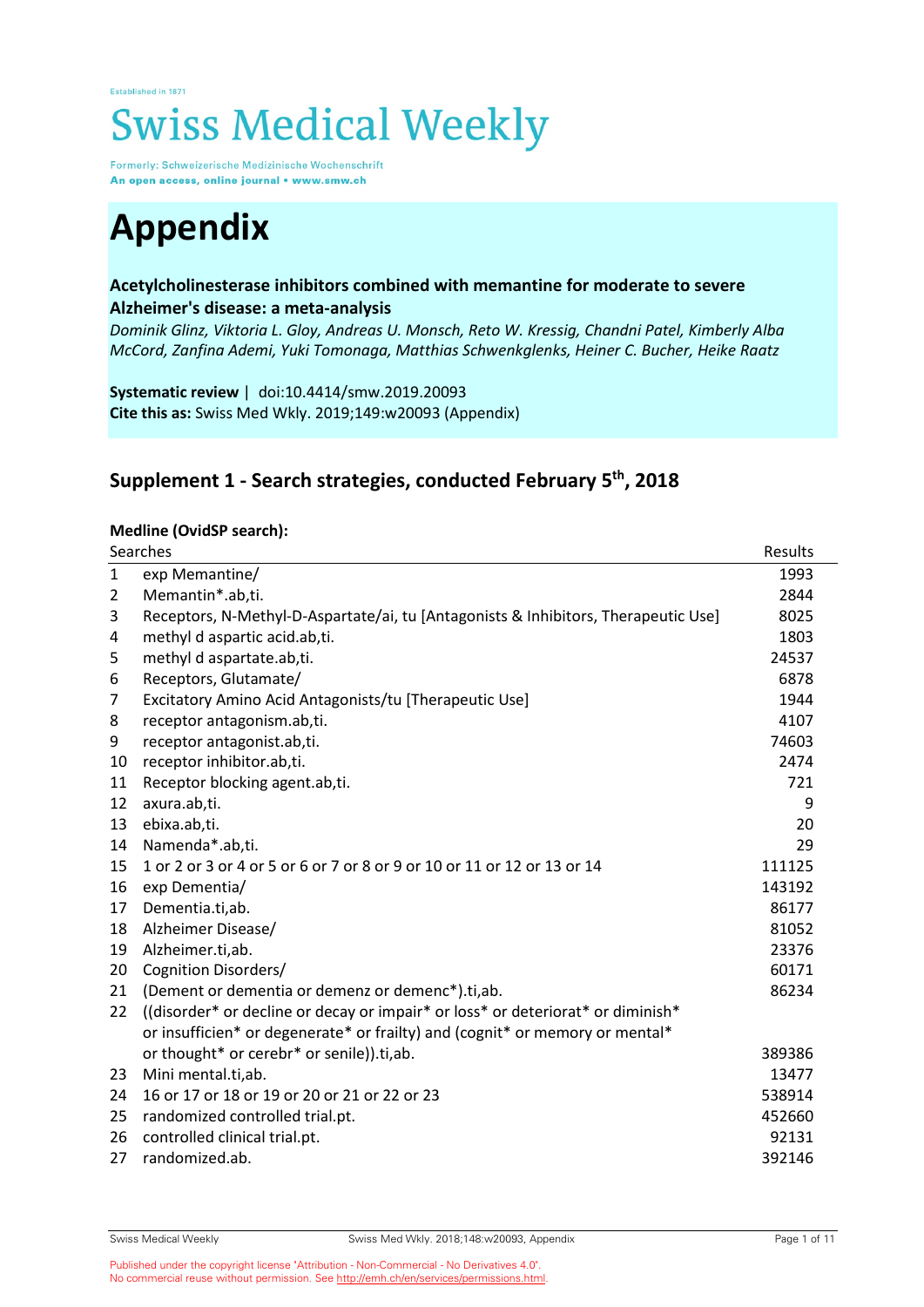| 28 | randomised.ab.                                        | 78448   |
|----|-------------------------------------------------------|---------|
| 29 | placebo.ab.                                           | 183166  |
|    | 30 clinical trials as topic.sh.                       | 182408  |
| 31 | randomly.ab.                                          | 278751  |
|    | 32 Random*.tw.                                        | 931333  |
| 33 | trial.ti.                                             | 173206  |
|    | 34 25 or 26 or 27 or 28 or 29 or 30 or 31 or 32 or 33 | 1337539 |
|    | 35 15 and 24 and 34                                   | 1019    |

#### **Medline (PubMed top up search)**

(((((Memantine OR Memantin\* OR N-Methyl-D-Aspartate receptor OR Glutamate receptor OR Excitatory Amino Acid Antagonists OR receptor antagonism OR receptor antagonist OR receptor inhibitor OR Receptor blocking agent OR Axura OR Ebixa OR Namenda))) AND ((Alzheimer OR Cognition Disorder OR Dement or dementia or demenz or demenc\* OR ((disorder\* or decline or decay or impair\* or loss\* or deteriorat\* or diminish\* or insufficien\* or degenerate\* or frailty) and (cognit\* or memory or mental\* or thought\* or cerebral or senile)) OR Mini mental))) AND ((randomized controlled trial OR controlled clinical trial OR randomized OR randomised OR placebo OR clinical trials as topic OR random OR trial OR rct))) AND publisher[sb] 32 hits 32 hits 32 hits 32 hits 32 hits 32 hits 32 hits 32 hits 32 hits 32 hits 32 hits 32 hits 32 hits 32 hits 32 hits 32 hits 32 hits 32 hits 32 hits 32 hits 32 hits 32 hits 32 hits 32 hits 32 hi

#### **EMBASE (Ovid search)**

|              | Searches                                                                         | Results |
|--------------|----------------------------------------------------------------------------------|---------|
| $\mathbf{1}$ | exp amino acid receptor blocking agent/dt [Drug Therapy]                         | 18763   |
| 2            | exp Memantine/                                                                   | 9147    |
| 3            | Memantin*.ab,ti.                                                                 | 4418    |
| 4            | methyl d aspartic acid.ab,ti.                                                    | 2014    |
| 5            | methyl d aspartate.ab,ti.                                                        | 27406   |
| 6            | Receptors, Glutamate/                                                            | 15528   |
| 7            | receptor antagonism.ab,ti.                                                       | 5171    |
| 8            | receptor antagonist.ab,ti.                                                       | 90893   |
| 9            | receptor inhibitor.ab,ti.                                                        | 3645    |
| 10           | Receptor blocking agent.ab,ti.                                                   | 940     |
| 11           | axura.ab,ti.                                                                     | 13      |
| 12           | ebixa.ab,ti.                                                                     | 32      |
| 13           | Namenda*.ab,ti.                                                                  | 46      |
| 14           | 1 or 2 or 3 or 4 or 5 or 6 or 7 or 8 or 9 or 10 or 11 or 12 or 13                | 152471  |
| 15           | exp Dementia/                                                                    | 302764  |
| 16           | Dementia.ti,ab.                                                                  | 125572  |
| 17           | Alzheimer Disease/                                                               | 164928  |
| 18           | Alzheimer.ti,ab.                                                                 | 31342   |
| 19           | (Dement or dementia or demenz or demenc*).ti,ab.                                 | 125696  |
| 20           | ((disorder* or decline or decay or impair* or loss* or deteriorat* or diminish*) |         |
|              | or insufficien* or degenerate* or frailty) and (cognit* or memory or mental*     |         |
|              | or thought* or cerebr* or senile)).ti,ab.                                        | 563774  |
| 21           | Mini mental.ti,ab.                                                               | 20281   |
| 22           | exp cognitive defect/                                                            | 405810  |
| 23           | 15 or 16 or 17 or 18 or 19 or 20 or 21 or 22                                     | 840752  |
| 24           | random\$.tw. or placebo\$.mp. or double-blind\$.tw.                              | 1506285 |
| 25           | 14 and 23 and 24                                                                 | 2898    |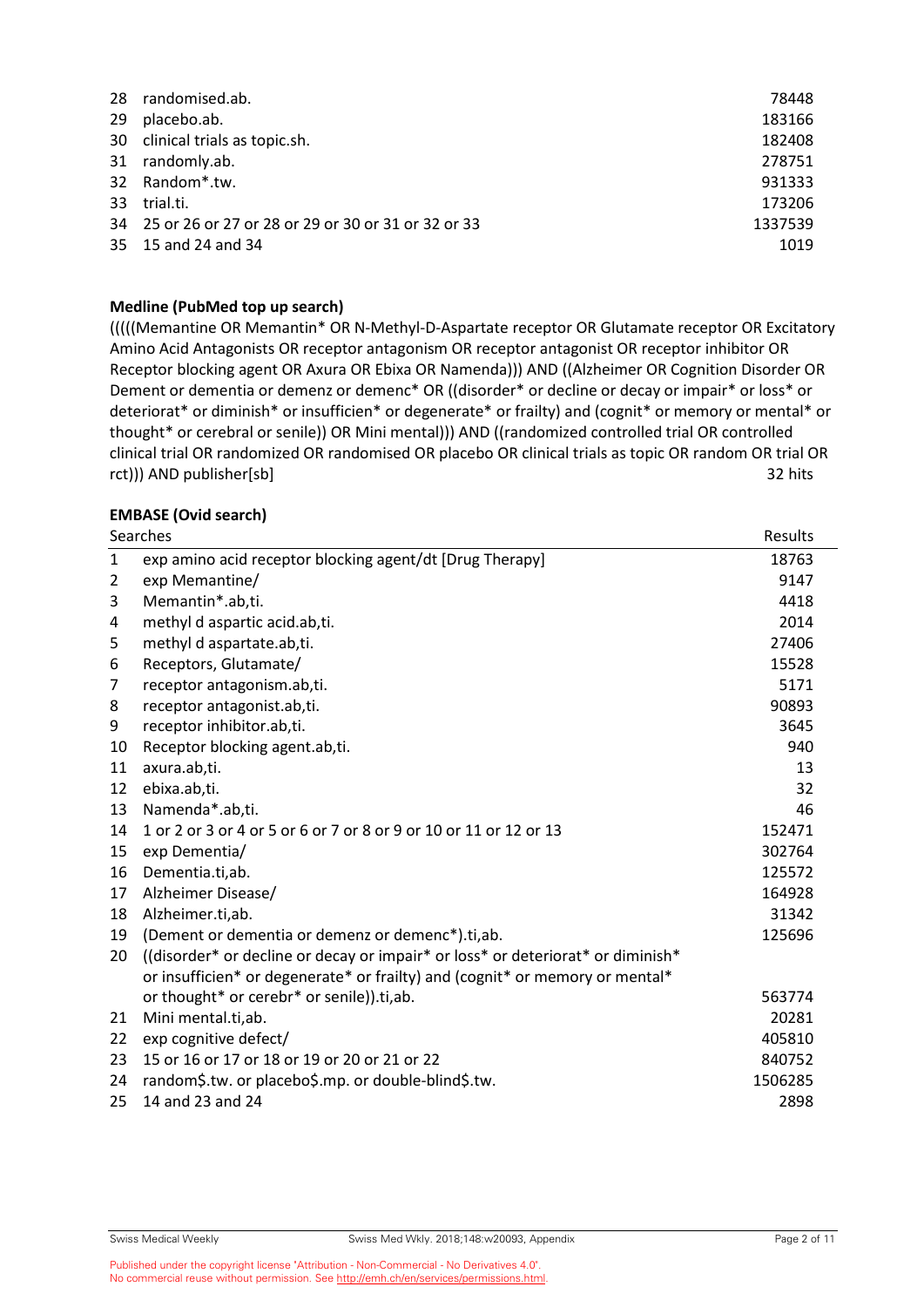|                | <b>CENTRAL</b>                                                                                     |                |  |  |  |
|----------------|----------------------------------------------------------------------------------------------------|----------------|--|--|--|
| ID             | Search                                                                                             | <b>Hits</b>    |  |  |  |
| $\mathbf{1}$   | MeSH descriptor: [Memantine] explode all trees                                                     | 279            |  |  |  |
| $\overline{2}$ | Memantin*:ti,ab,kw                                                                                 | 822            |  |  |  |
| 3              | MeSH descriptor: [Receptors, N-Methyl-D-Aspartate] explode all trees                               | 345            |  |  |  |
| 4              | methyl-d-aspartic-acid:ti,ab,kw                                                                    | 46             |  |  |  |
| 5              | methyl-d-aspartate:ti,ab,kw                                                                        | 931            |  |  |  |
| 6              | MeSH descriptor: [Receptors, Glutamate] explode all trees                                          | 419            |  |  |  |
| $\overline{7}$ | MeSH descriptor: [Excitatory Amino Acid Antagonists] explode all trees                             | 466            |  |  |  |
| 8              | receptor antagonism:ti,ab, kw                                                                      | 1099           |  |  |  |
| 9              | receptor antagonist:ti,ab,kw                                                                       | 12338          |  |  |  |
| 10             | receptor inhibitor:ti,ab,kw                                                                        | 8941           |  |  |  |
| 11             | receptor blocking agent:ti,ab, kw                                                                  | 7360           |  |  |  |
| 12             | axura:ti,ab,kw                                                                                     | 1              |  |  |  |
| 13             | ebixa:ti,ab,kw                                                                                     | 5              |  |  |  |
| 14             | namenda*:ti,ab,kw                                                                                  | $\overline{7}$ |  |  |  |
| 15             | or 1-14                                                                                            | 23182          |  |  |  |
| 16             | MeSH descriptor: [Dementia] explode all trees                                                      | 4710           |  |  |  |
| 17             | dementia*:ti,ab,kw                                                                                 | 8115           |  |  |  |
| 18             | MeSH descriptor: [Alzheimer Disease] explode all trees                                             | 2599           |  |  |  |
| 19             | alzheimer:ti,ab,kw                                                                                 | 7347           |  |  |  |
| 20             | (Dement or dementia or demenz or demenc*): ti, ab, kw                                              | 8081           |  |  |  |
| 21             | ((disorder* or decline or decay or impair* or loss* or deteriorat* or diminish* or insufficien* or |                |  |  |  |
|                | degenerate* or frailty) and (cognit* or memory or mental* or thought* or cerebr* or                |                |  |  |  |
|                | senile)):ti,ab,kw                                                                                  | 48427          |  |  |  |
| 22             | Mini mental:ti,ab,kw                                                                               | 3463           |  |  |  |
| 23             | MeSH descriptor: [Cognition Disorders] explode all trees                                           | 3803           |  |  |  |
| 24             | or 15-23                                                                                           | 57173          |  |  |  |
| 25             | 15 and 24                                                                                          | 1951           |  |  |  |
|                | Limit "Trials"<br>1855                                                                             |                |  |  |  |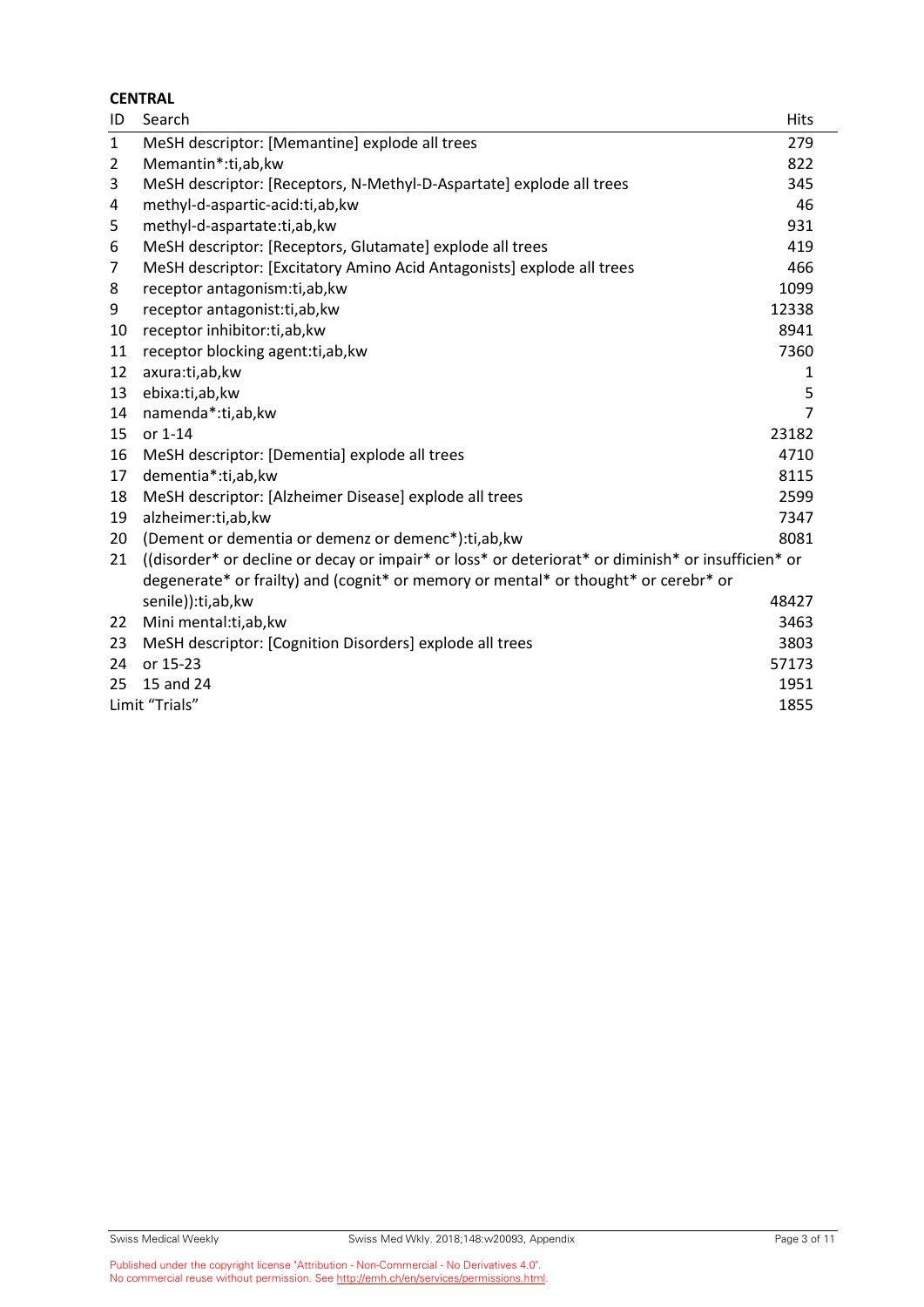## **Supplement 2 – Hierarchy of extraction of eligible instruments or further explanations**

The roman letters represent a hierarchy, which determined which instruments were considered with higher priority. Within each outcome, results were only extracted for the highest-ranking instrument that was available.

| Outcome                                      | Instrument/further explanations if necessary                                                                                          |
|----------------------------------------------|---------------------------------------------------------------------------------------------------------------------------------------|
| Cognition                                    | Alzheimer's Disease Assessment Scale, cognitive subscale (ADAS-Cog)<br>Ι.                                                             |
|                                              | Mini-Mental State Examination (MMSE) score<br>Ш.                                                                                      |
|                                              | if I or II not reported:<br>III.                                                                                                      |
|                                              | Severe Impairment Battery (SIB),                                                                                                      |
|                                              | Wechsler Memory Scale-Revised (WMS-R),                                                                                                |
|                                              | Fuld Object-Memory Evaluation,                                                                                                        |
|                                              | Benton Visual Retention Test,                                                                                                         |
|                                              | Trail Making Test, Alzheimer's disease Cooperative Study-Clinical Global<br>Impression of Change,                                     |
|                                              | Ten-Point Clock Drawing Test,                                                                                                         |
|                                              | <b>Mental Function Impairment</b>                                                                                                     |
| Activities of daily living                   | I. Progressive Deterioration Scale,                                                                                                   |
|                                              | II. Alzheimer's Disease Cooperative Study activities of daily living inventory                                                        |
|                                              | III. Caregiver Activity Survey                                                                                                        |
|                                              | VI. Nurses' Observation Scale for Geriatric Patients, Functional Independence<br>Measure (FIM)                                        |
| Clinical global impression                   | I. Clinician's Interview-Based Impression of Change (CIBIC)                                                                           |
|                                              | II. Clinical Global Impression of Change (CGI),                                                                                       |
|                                              | III. Global Deterioration Scale (GDS)                                                                                                 |
| Behavioural and                              | Neuropsychiatric Inventory (NPI)<br>Ι.                                                                                                |
| psychological symptoms<br>of dementia (BPSD) | Ш.<br>if I. not reported:                                                                                                             |
|                                              | Behavioural Pathology in Alzheimer's disease,                                                                                         |
|                                              | <b>Cohen-Mansfield Agitation Inventory (CMAI)</b>                                                                                     |
| Withdrawal from the<br>study                 | Any patients declared as "discontinued" (for any reason), "lost to follow up,"<br>"withdrew consent," "no longer on study" or similar |

Published under the copyright license "Attribution - Non-Commercial - No Derivatives 4.0". No commercial reuse without permission. Se[e http://emh.ch/en/services/permissions.html.](http://emh.ch/en/services/permissions.html)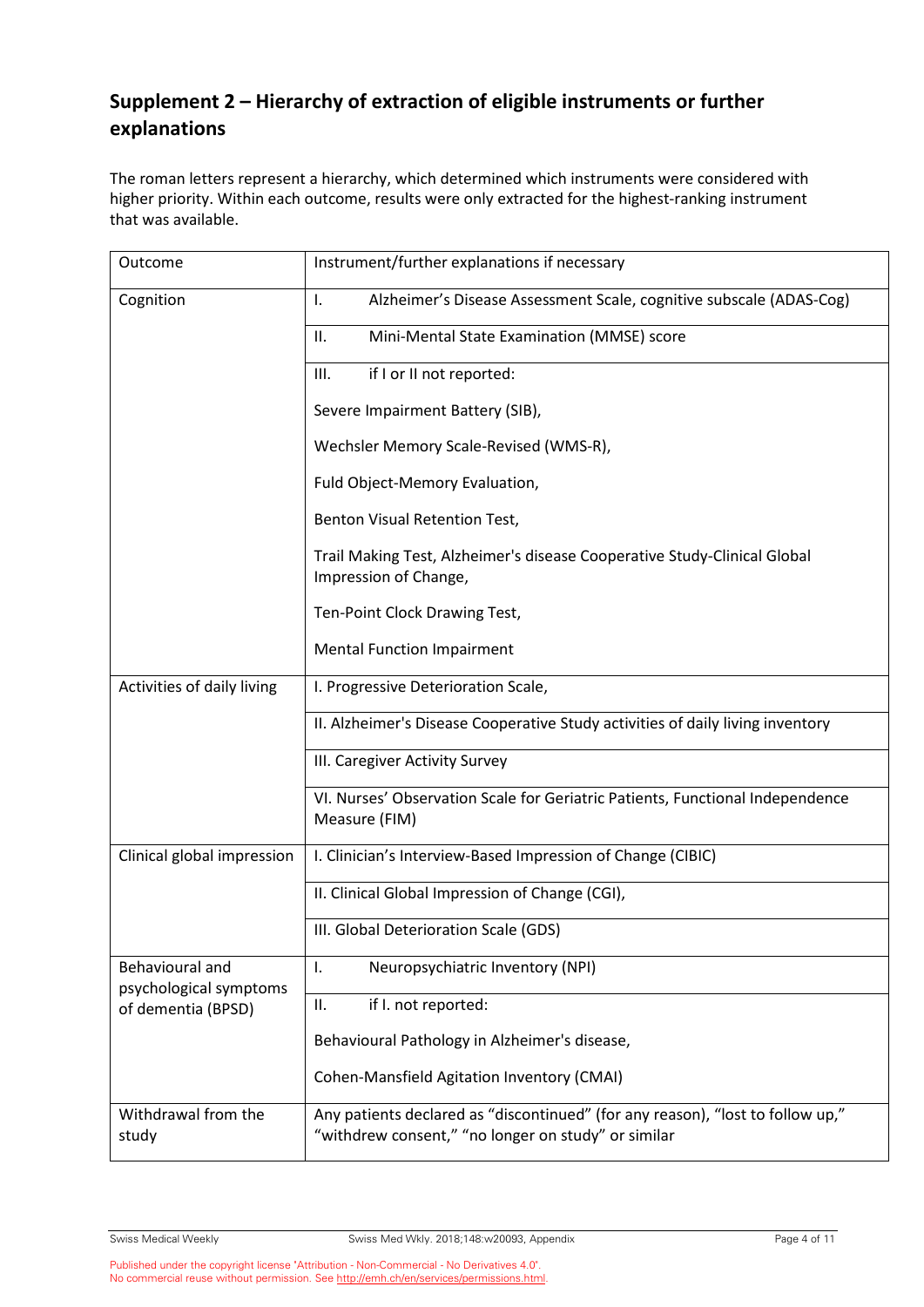| Adverse events                                                                                            | Number of patients who experienced one or more adverse event                                                                                                                                                         |  |  |  |  |  |  |
|-----------------------------------------------------------------------------------------------------------|----------------------------------------------------------------------------------------------------------------------------------------------------------------------------------------------------------------------|--|--|--|--|--|--|
| Caregiver Burden or<br>distress                                                                           | Any of the following:                                                                                                                                                                                                |  |  |  |  |  |  |
|                                                                                                           | Neuropsychiatric Inventory of Caregiver Distress Scale (NPI-D),                                                                                                                                                      |  |  |  |  |  |  |
|                                                                                                           | Resource Utilization in Dementia (RUD),                                                                                                                                                                              |  |  |  |  |  |  |
|                                                                                                           | Disability Assessment for Dementia (DAD)                                                                                                                                                                             |  |  |  |  |  |  |
| Delay in nursing home<br>placement                                                                        | Outcome could either be reported as mean time to nursing home placement or<br>as patients with a delay in nursing home placement based on a defined cut-off<br>for delay; only applicable in case of ambulatory care |  |  |  |  |  |  |
| General quality of life                                                                                   | $SF-36$<br>$\mathbf{I}$ .                                                                                                                                                                                            |  |  |  |  |  |  |
|                                                                                                           | II.<br>If I. not reported:                                                                                                                                                                                           |  |  |  |  |  |  |
|                                                                                                           | Eurogol                                                                                                                                                                                                              |  |  |  |  |  |  |
| * The roman letters represent a hierarchy, which determined which instruments were considered with higher |                                                                                                                                                                                                                      |  |  |  |  |  |  |
|                                                                                                           |                                                                                                                                                                                                                      |  |  |  |  |  |  |
| priority. Within each outcome, results were only extracted for the highest-ranking instrument that was    |                                                                                                                                                                                                                      |  |  |  |  |  |  |
| available.                                                                                                |                                                                                                                                                                                                                      |  |  |  |  |  |  |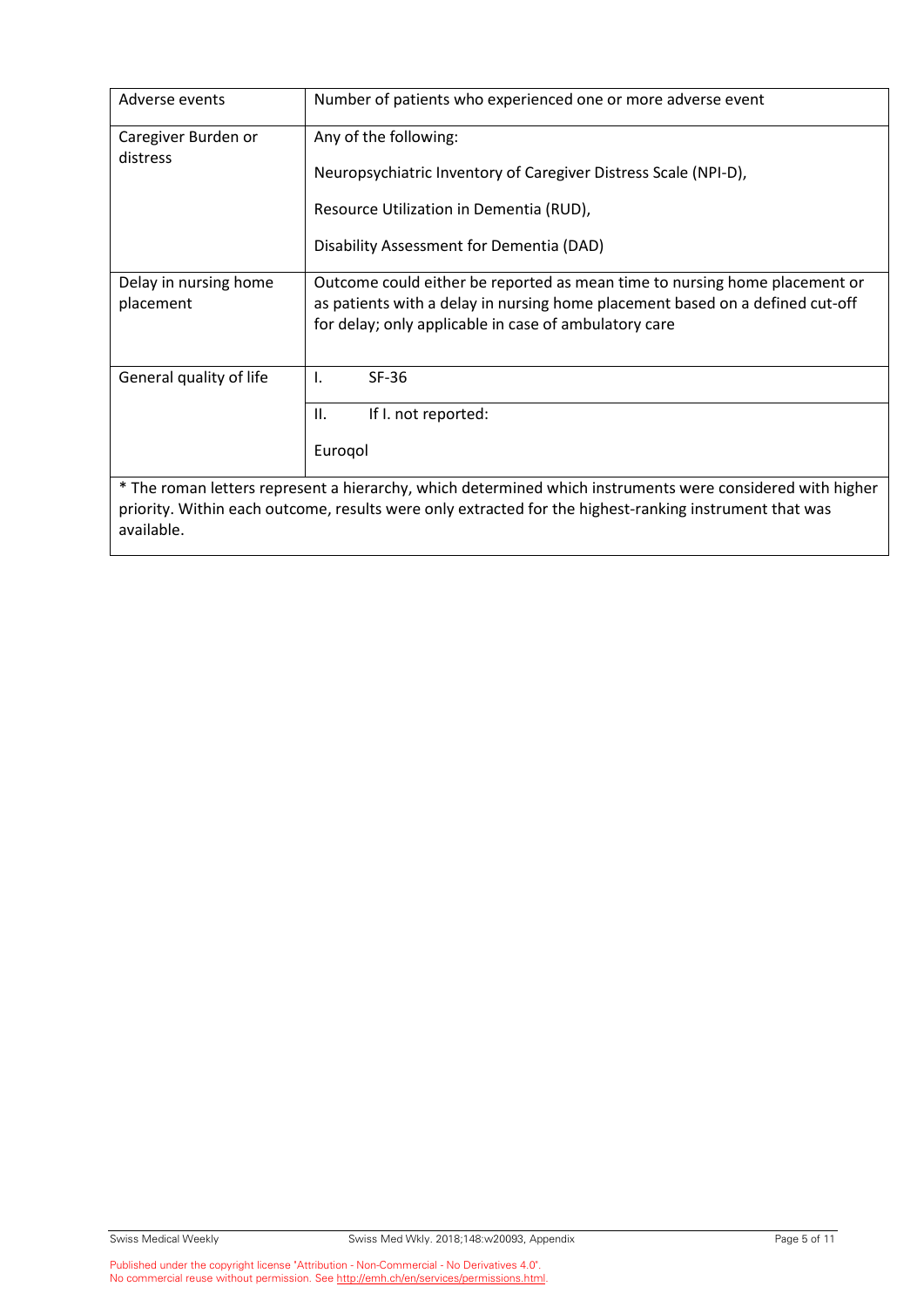## **Supplement 3 – GRADE Summary of findings**

| Outcomes                                                                                              | Nº of<br>participants<br>(studies)<br>Follow-up | Quality of<br>the<br>evidence<br>(GRADE)                | Relative<br>effect<br>(95% CI) | Anticipated absolute effects                                     |                                                                 |
|-------------------------------------------------------------------------------------------------------|-------------------------------------------------|---------------------------------------------------------|--------------------------------|------------------------------------------------------------------|-----------------------------------------------------------------|
|                                                                                                       |                                                 |                                                         |                                | Risk with<br>monotherapy<br>with<br>cholinesterase<br>inhibitors | Risk<br>difference<br>with<br>combination<br>therapy            |
| Delay in nursing home placement --<br>Short-term follow-up (closest to 6<br>months) - not reported    |                                                 |                                                         |                                |                                                                  |                                                                 |
| Delay in nursing home placement -<br>Long-term follow-up ( >9 months)<br>(NHP)                        |                                                 |                                                         |                                |                                                                  |                                                                 |
| Cognition - Short-term follow-up (closest<br>to 6 months)                                             | 2132<br>(7 RCTs)                                | $\oplus \oplus \bigcirc \bigcirc$<br>LOW <sup>a,b</sup> |                                |                                                                  | <b>SMD 0.20</b><br>higher<br>(0.05 higher<br>to 0.35<br>higher) |
| Cognition - Long-term follow-up (≥ 9<br>months)                                                       | 343<br>(2 RCTs)                                 | $\oplus \oplus \bigcirc \bigcirc$<br>LOW <sub>c,d</sub> |                                |                                                                  | <b>SMD 0.08</b><br>higher<br>(-0.14 lower<br>to 0.29<br>higher) |
| Activities of daily living - Short-term<br>follow-up (closest to 6 months)                            | 1784<br>(5 RCTs)                                | $\oplus \oplus \oplus \bigcirc$<br><b>MODERATE</b><br>e |                                |                                                                  | <b>SMD 0.1</b><br>higher<br>$(-0.01)$<br>0.18 higher)           |
| Activities of daily living - Long-term follow-<br>up ( $\geq$ 9 months)                               | 145<br>(1 RCT)                                  | $\oplus \oplus \bigcirc \bigcirc$<br>LOW <sup>f,g</sup> |                                |                                                                  | <b>SMD 0.08</b><br>higher<br>(-0.25 lower<br>to 0.40<br>higher) |
| Clinical Global Impression - Short-term<br>follow-up (closest to 6 months)                            | 1665<br>(4 RCTs)                                | $\oplus \oplus \oplus \bigcirc$<br><b>MODERATE</b><br>h |                                |                                                                  | <b>SMD 0.15</b><br>lower<br>(0.28 lower<br>to 0.01<br>lower)    |
| Clinical Global Impression - Long-term<br>follow-up ( $\geq$ 9 months) - not reported                 |                                                 |                                                         |                                |                                                                  |                                                                 |
| Behavioural and psychological symptoms<br>of dementia - Short-term follow-up<br>(closest to 6 months) | 1949<br>$(6$ RCTs)                              | $\oplus \oplus \bigcirc$<br>LOW b,i                     |                                |                                                                  | MD-3.07<br>lower<br>(-6.53 lower<br>to 0.38<br>higher)          |

#### **Combination therapy compared to monotherapy with cholinesterase inhibitors for Alzheimer's Disease**

Published under the copyright license "Attribution - Non-Commercial - No Derivatives 4.0". No commercial reuse without permission. Se[e http://emh.ch/en/services/permissions.html.](http://emh.ch/en/services/permissions.html)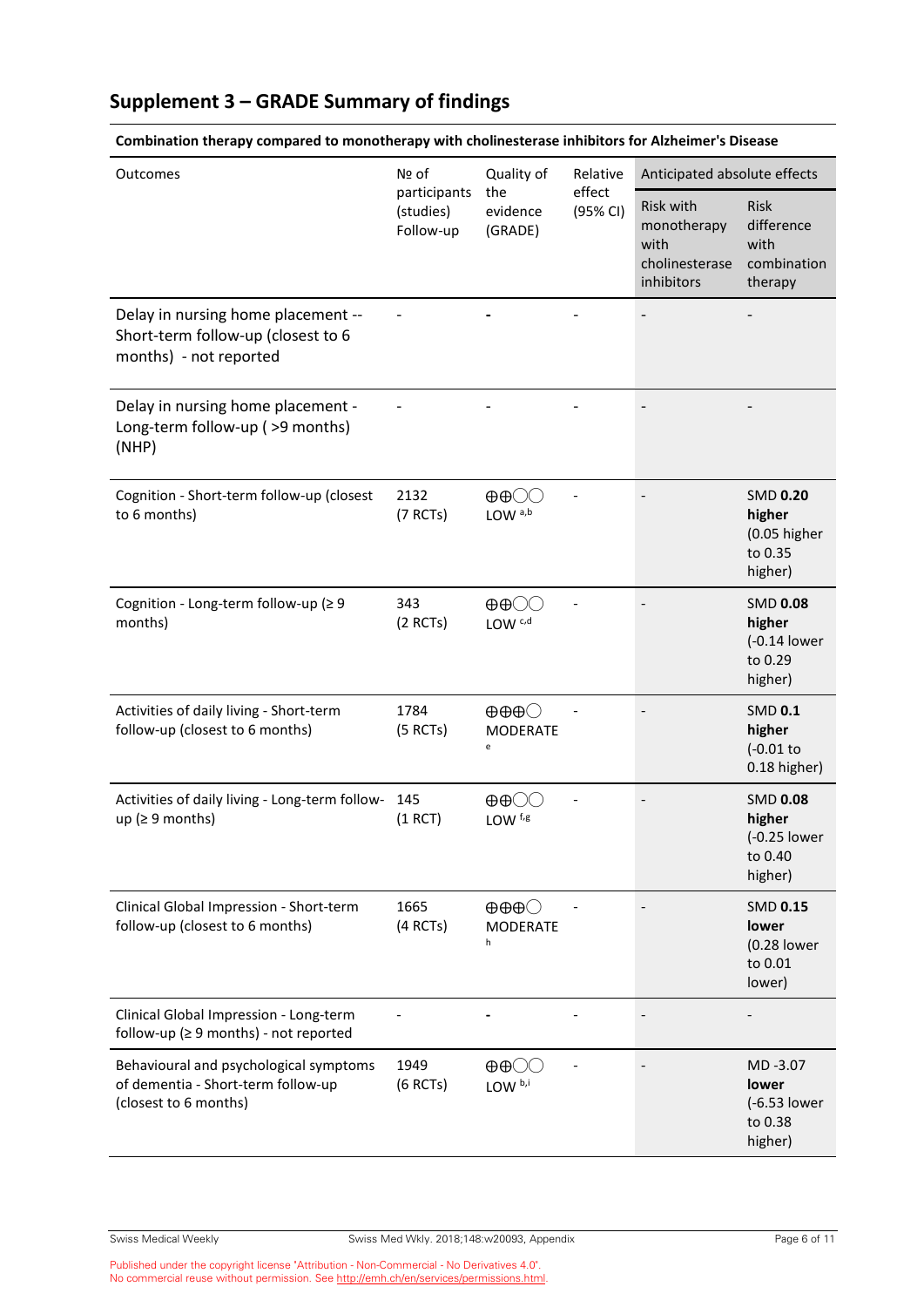| Combination therapy compared to monotherapy with cholinesterase inhibitors for Alzheimer's Disease         |                                                 |                                                                 |                                       |                                                                  |                                                             |  |
|------------------------------------------------------------------------------------------------------------|-------------------------------------------------|-----------------------------------------------------------------|---------------------------------------|------------------------------------------------------------------|-------------------------------------------------------------|--|
| Outcomes                                                                                                   | Nº of<br>participants<br>(studies)<br>Follow-up | Quality of<br>the<br>evidence<br>(GRADE)                        | Relative<br>effect<br>(95% CI)        | Anticipated absolute effects                                     |                                                             |  |
|                                                                                                            |                                                 |                                                                 |                                       | Risk with<br>monotherapy<br>with<br>cholinesterase<br>inhibitors | <b>Risk</b><br>difference<br>with<br>combination<br>therapy |  |
| Behavioural and psychological symptoms<br>of dementia - Long-term follow-up (≥ 9<br>months) - not reported |                                                 |                                                                 |                                       |                                                                  |                                                             |  |
| Withdrawal - Short-term follow-up<br>(closest to 6 months)                                                 | 2092<br>$(6$ RCTs)                              | $\oplus \oplus \bigcirc \bigcirc$<br>$LOW$ $j,k$                | <b>RR 0.89</b><br>(0.72)<br>1.11)     | 183 per 1.000                                                    | 20 fewer per<br>1.000<br>(51 fewer to<br>20 more)           |  |
| Withdrawal - Long-term follow-up (≥ 9<br>months)                                                           | 146<br>(1 RCT)                                  | $\bigoplus$ $\bigcirc$ $\bigcirc$<br><b>VERY LOW</b><br>c,l     | <b>RR 1.33</b><br>$(0.49$ to<br>3.65) | 82 per 1.000                                                     | 27 more per<br>1.000<br>(42 fewer to<br>218 more)           |  |
| Adverse events - Short-term follow-up<br>(closest to 6 months)                                             | 1620<br>(4 RCTs)                                | $\oplus \oplus \bigcirc \bigcirc$<br>LOW m <sub>,n</sub>        | <b>RR 1.05</b><br>$(0.98$ to<br>1.12) | 661 per 1.000                                                    | 33 more per<br>1.000<br>(13 fewer to<br>79 more)            |  |
| Adverse events - Long-term follow-up (≥ 9<br>months)                                                       | 146<br>(1 RCT)                                  | $\bigoplus$ $\bigcirc$ $\bigcirc$<br><b>VERY LOW</b><br>g, 0, p | <b>RR 0.87</b><br>(0.67)<br>1.14)     | 644 per 1.000                                                    | 84 fewer per<br>1.000<br>(212 fewer<br>to 90 more)          |  |
| Caregiver Burden or distress - Short-term<br>follow-up (closest to 6 months)                               | 25<br>(1 RCT)                                   | $\oplus \oplus \bigcirc \bigcirc$<br>LOW <sub>c,q</sub>         |                                       |                                                                  | MD 18.56<br>lower<br>(26.06 lower<br>to 11.06<br>lower)     |  |
| Caregiver Burden or distress - Long-term<br>follow-up (≥ 9 months) - not reported                          |                                                 |                                                                 |                                       |                                                                  |                                                             |  |
| Quality of life - short term follow-up - not<br>reported                                                   |                                                 |                                                                 |                                       |                                                                  |                                                             |  |
| Quality of life - long-term follow-up - not<br>reported                                                    |                                                 |                                                                 |                                       |                                                                  |                                                             |  |

\*The risk in the intervention group (and its 95% confidence interval) is based on the assumed risk in the comparison group and the relative effect of the intervention (and its 95% CI).

CI: Confidence interval; MD: Mean difference; SMD: Standardised mean difference; RR: Risk ratio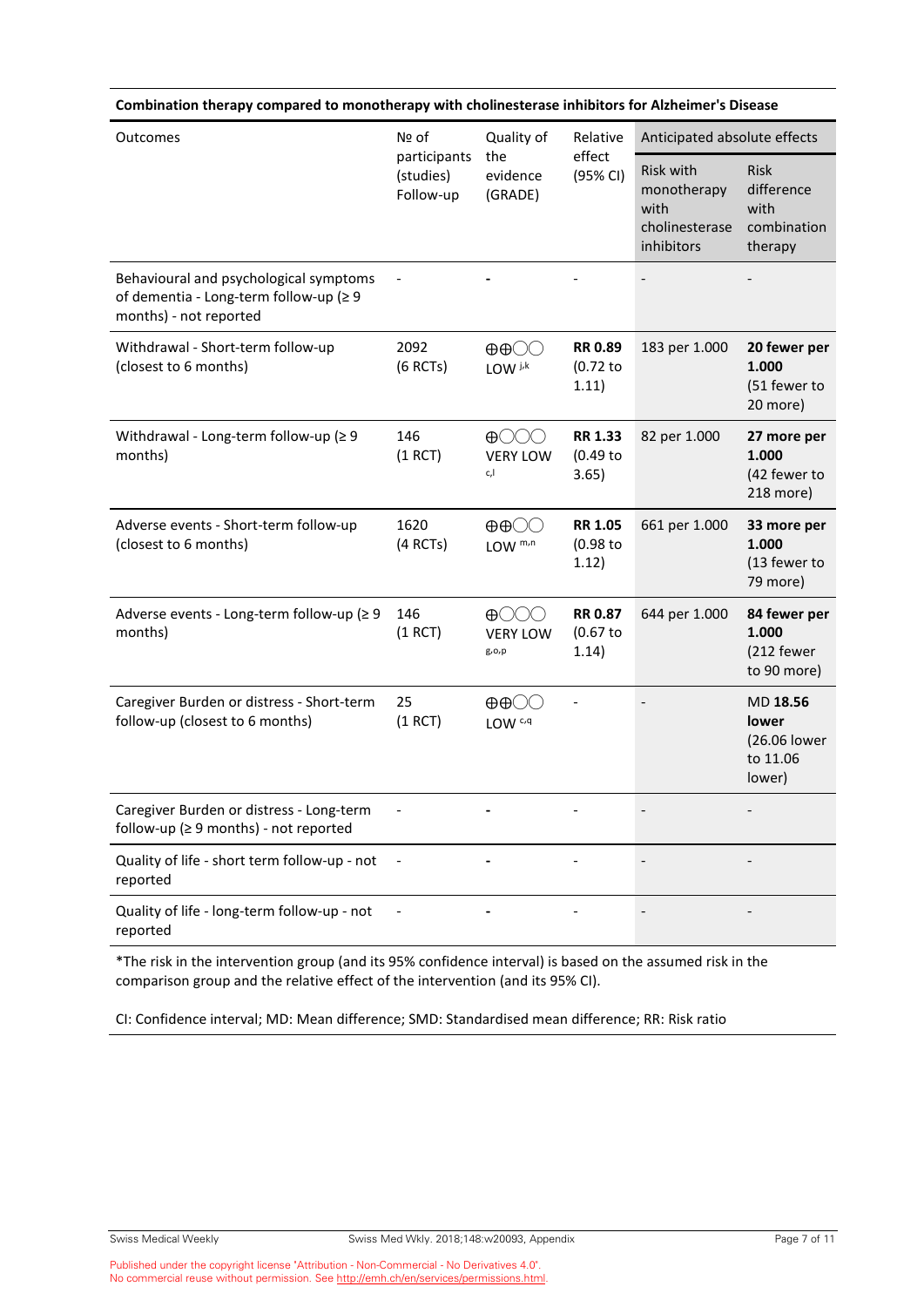#### **Combination therapy compared to monotherapy with cholinesterase inhibitors for Alzheimer's Disease**

| Outcomes | Nº of                                  | Quality of                 | Relative           | Anticipated absolute effects                                     |                                                             |
|----------|----------------------------------------|----------------------------|--------------------|------------------------------------------------------------------|-------------------------------------------------------------|
|          | participants<br>(studies)<br>Follow-up | the<br>evidence<br>(GRADE) | effect<br>(95% CI) | Risk with<br>monotherapy<br>with<br>cholinesterase<br>inhibitors | <b>Risk</b><br>difference<br>with<br>combination<br>therapy |

GRADE Working Group grades of evidence

High quality: We are very confident that the true effect lies close to that of the estimate of the effect Moderate quality: We are moderately confident in the effect estimate: The true effect is likely to be close to the estimate of the effect, but there is a possibility that it is substantially different

Low quality: Our confidence in the effect estimate is limited: The true effect may be substantially different from the estimate of the effect

Very low quality: We have very little confidence in the effect estimate: The true effect is likely to be substantially different from the estimate of effect

a. The study limitations were serious because risk of selection bias (allocation concealment) was unclear in 2 studies; risk of performance bias was unclear in 2 and high in 1 studies; risk of detection bias was unclear in 3 and high in 1 studies; risk of attrition bias was high in 7 studies; risk of reporting bias was unclear in 4 and high in 1 studies.

b. Inconsistency was serious because heterogeneity was high and remained unexplained by sensitivity analysis. c. Imprecision was serious because the total sample size was below the optimal information size (OIS).

d. The study limitations were serious because risk of attrition bias was unclear in 1 study and high in 1 study; risk of reporting bias was high in 1 study.

e. The study limitations were serious because risk of performance bias was unclear in 1 and high in 1 studies; risk of detection bias was unclear in 2 and high in 1 studies; risk of attrition bias was high in 5 studies; risk of reporting bias was unclear in 3 studies.

f. The study limitation was serious because risk of attrition bias was high in 1 study.

g. Imprecision was serious because the 95% CI of the effect estimate is sufficiently wide to include no effect and a medium effect (0.5 SD) in favour of combination therapy; in addition the total sample size did appear lower than the optimal information size (OIS).

h. The study limitations were serious because risk of performance bias was unclear in 1 and high in 1 studies; risk of detection bias was unclear in 2 and high in 1 studies; risk of attrition bias was high in 4 studies; risk of reporting bias was unclear in 3 studies.

i. The study limitations were serious because risk of selection bias (allocation concealment) was unclear in 2 and high in 1 studies; risk of performance bias was unclear in 2 and high in 1 studies; risk of detection bias was unclear in 3 and high in 1 studies; risk of attrition bias was high in 6 studies; risk of reporting bias was unclear in 4 and high in 1 studies.

j. The study limitations were serious because risk of selection bias (allocation concealment) was unclear in 2 studies; risk of performance bias was unclear in 2 and high in 1 studies; risk of detection bias was unclear in 3 and high in 1 studies; risk of attrition bias was high in 2 studies; risk of reporting bias was unclear in 4 and high in 1 studies.

k. Imprecision was serious because the 95% CI of the effect estimate is sufficiently wide to include both no effect and appreciable benefit (relative risk increase greater than 25%) in favour of combination therapy.

l. The study limitation was very serious because risk of attrition bias was high in 1 study.

m. The study limitations were serious because risk of selection bias (random sequence generation and allocation concealment) was unclear in 1 study; risk of performance bias was unclear in 1 and high in 1 study; risk of detection bias was unclear in 2 and high in 1 studies; risk of attrition bias was high in 1 study; risk of reporting bias was unclear in 3 and high in 1 studies.

n. Indirectness was serious because most studies did not report on total adverse events, but treatment emergent adverse events only.

o. Indirectness was serious because the single study (DOMINO-AD 2012) did not report adverse events but reported on SAE including drug errors.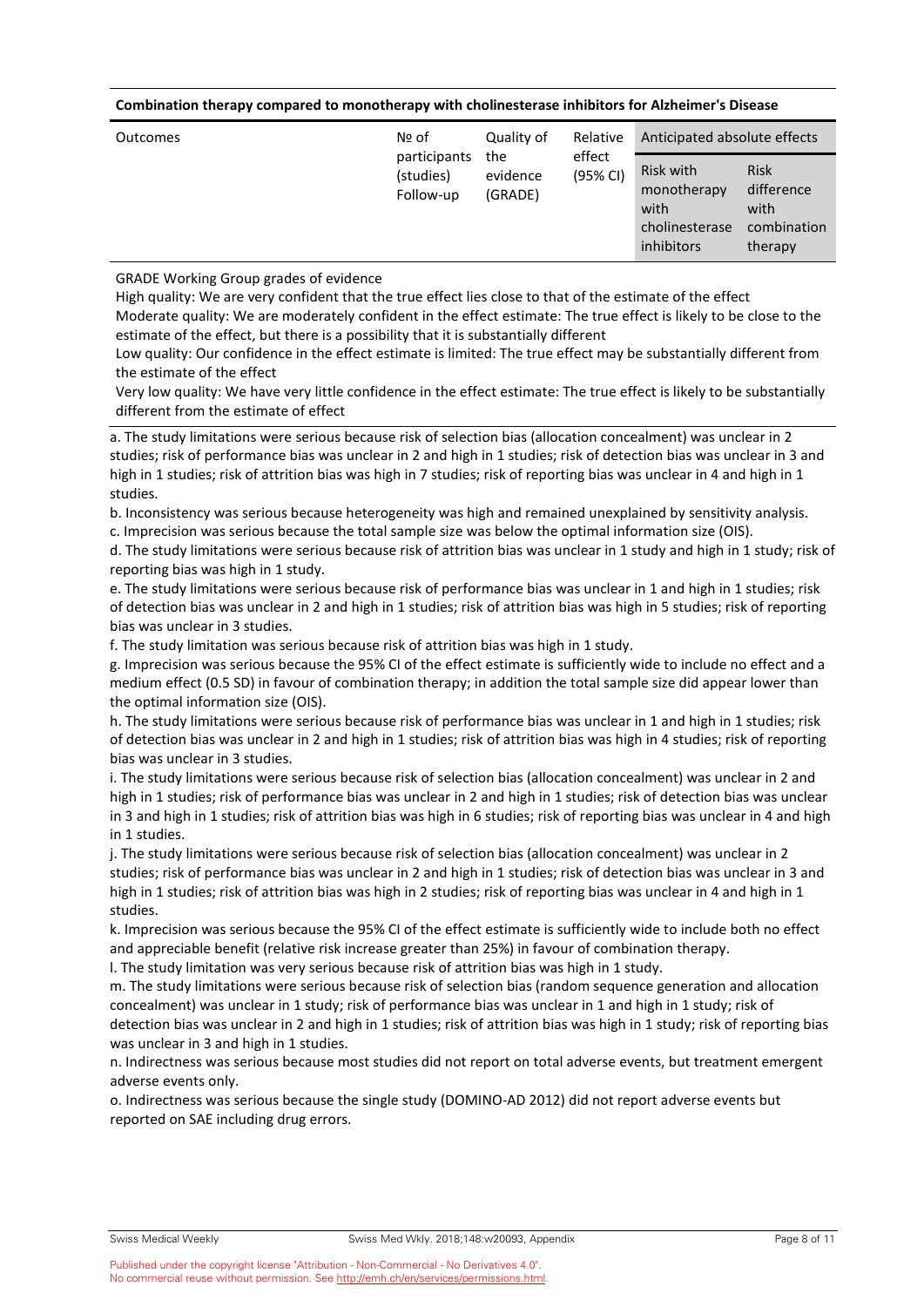p. Imprecision was serious because the 95% CI of the effect estimate is sufficiently wide to include both no effect and appreciable benefit (relative risk increase greater than 25%) in favour of combination therapy. the total sample size was lower than the optimal information size (OIS).

q. The study limitations were serious because risk of selection bias (allocation concealment) was unclear in 1 study; risk of performance bias was unclear in 1 study; risk of detection bias was unclear in 1 study; risk of attrition bias was high in 1 study; risk of reporting bias was unclear in 1 study.

| Combination therapy compared to monotherapy with memantine for Alzheimer's Disease                          |                                                 |                                                                   |                                |                                               |                                                                    |
|-------------------------------------------------------------------------------------------------------------|-------------------------------------------------|-------------------------------------------------------------------|--------------------------------|-----------------------------------------------|--------------------------------------------------------------------|
| Outcomes                                                                                                    | Nº of<br>participants<br>(studies)<br>Follow-up | Quality<br>of the<br>evidence<br>(GRADE)                          | Relative<br>effect<br>(95% CI) | Anticipated absolute effects                  |                                                                    |
|                                                                                                             |                                                 |                                                                   |                                | Risk with<br>monotherapy<br>with<br>memantine | <b>Risk</b><br>difference<br>with Should<br>combination<br>therapy |
| Delay in nursing home placement - Short -term<br>follow-up (<9 months) - not reported                       |                                                 |                                                                   |                                |                                               |                                                                    |
| Delay in nursing home placement - Long -term<br>follow-up (>9 months)                                       |                                                 |                                                                   |                                |                                               |                                                                    |
| Cognition - Short-term follow-up (< 9 months)                                                               | 234<br>$(2$ RCTs)                               | $\oplus \bigcirc \bigcirc$<br><b>VERY</b><br>LOW a,b,c            |                                |                                               | <b>MD 1.32</b><br>higher<br>(0.44 lower<br>to 3.08<br>higher)      |
| Cognition - Long-term follow-up (≥ 9 months)                                                                | 146<br>(1 RCT)                                  | LOW <sup>d,e</sup>                                                |                                |                                               | <b>MD 0.8</b><br>higher<br>$(1.01$ lower<br>to 2.61<br>higher)     |
| Activities of daily living - Short-term follow-up<br>$(< 9$ months)                                         | 234<br>$(2$ RCTs)                               | $\oplus \bigcirc \bigcirc$<br><b>VERY</b><br>LOW <sup>a,f,g</sup> |                                |                                               | <b>SMD 0.06</b><br>higher<br>(0.55 lower<br>to 0.68<br>higher)     |
| Activities of daily living - Long-term follow-up (≥<br>9 months)                                            | 146<br>(1 RCT)                                  | $\oplus\oplus\bigcirc$<br>LOW <sup>e,h</sup>                      |                                |                                               | <b>SMD 0.22</b><br>higher<br>$(0.1$ lower<br>to 0.55<br>higher)    |
| Clinical Global Impression - Short-term follow-<br>up (< 9 months) - not reported                           |                                                 |                                                                   |                                |                                               |                                                                    |
| Clinical Global impression - Long-term follow-up<br>(≥ 9 months)New outcome - not reported                  |                                                 |                                                                   |                                |                                               |                                                                    |
| Behavioural and psychological symptoms of<br>dementia - Short-term follow-up (< 9 months) -<br>not reported |                                                 |                                                                   |                                |                                               |                                                                    |

#### **GRADE Summary of findings table**

Published under the copyright license "Attribution - Non-Commercial - No Derivatives 4.0". No commercial reuse without permission. Se[e http://emh.ch/en/services/permissions.html.](http://emh.ch/en/services/permissions.html)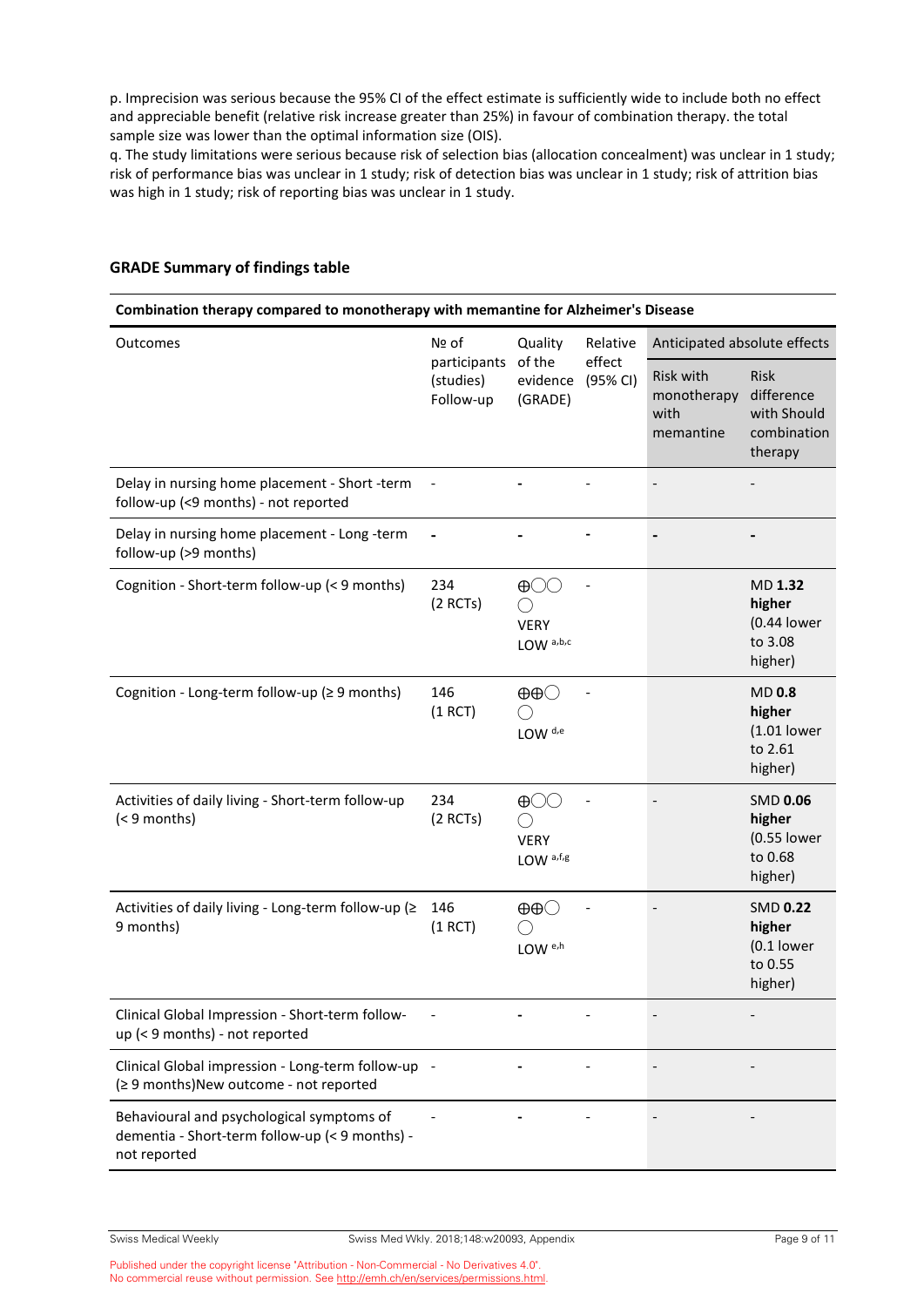| Combination therapy compared to monotherapy with memantine for Alzheimer's Disease                                        |                                                                                             |                                                                             |                                                      |                                                                    |                                                       |  |
|---------------------------------------------------------------------------------------------------------------------------|---------------------------------------------------------------------------------------------|-----------------------------------------------------------------------------|------------------------------------------------------|--------------------------------------------------------------------|-------------------------------------------------------|--|
| Outcomes                                                                                                                  | Nº of<br>Quality<br>of the<br>participants<br>evidence<br>(studies)<br>Follow-up<br>(GRADE) |                                                                             | Relative                                             | Anticipated absolute effects                                       |                                                       |  |
|                                                                                                                           |                                                                                             | effect<br>(95% CI)                                                          | <b>Risk with</b><br>monotherapy<br>with<br>memantine | <b>Risk</b><br>difference<br>with Should<br>combination<br>therapy |                                                       |  |
| Behavioural and psychological symptoms of<br>dementia - Long-term follow-up (≥ 9 months) -<br>not reported - not reported |                                                                                             |                                                                             |                                                      |                                                                    |                                                       |  |
| Withdrawal - Short-term follow-up (< 9 months)<br>- not reported                                                          |                                                                                             |                                                                             |                                                      |                                                                    |                                                       |  |
| Withdrawal - Long-term follow-up ( $\geq 9$ months)                                                                       | 149<br>(1 RCT)                                                                              | $\bigoplus$<br>( )<br><b>VERY</b><br>LOW $e_i$                              | <b>RR 0.56</b><br>$(0.25$ to<br>1.23)                | 197 per<br>1.000                                                   | 87 fewer<br>per 1.000<br>(148 fewer<br>to 45 more)    |  |
| Adverse events - Short-term follow-up (< 9<br>months)                                                                     | 88<br>(1 RCT)                                                                               | $\bigoplus$<br>( )<br><b>VERY</b><br>LOW j <sub>k</sub>                     | <b>RR 1.40</b><br>(0.60)<br>3.27)                    | 227 per<br>1.000                                                   | 91 more per<br>1.000<br>(91 fewer to<br>516 more)     |  |
| Adverse events - Long-term follow-up (≥ 9<br>months)                                                                      | 149<br>(1 RCT)                                                                              | $\bigoplus\bigcirc\bigcirc$<br>( )<br><b>VERY</b><br>$LOW$ <sup>e,l,m</sup> | <b>RR 1.07</b><br>(0.80)<br>1.43)                    | 526 per<br>1.000                                                   | 37 more per<br>1.000<br>(105 fewer<br>to 226<br>more) |  |
| Caregiver Burden or distress - Short-term<br>follow-up (< 9 months) - not reported                                        |                                                                                             |                                                                             |                                                      |                                                                    |                                                       |  |
| Caregiver Burden or distress - Long-term follow-<br>up ( $\geq$ 9 months) - not reported                                  |                                                                                             |                                                                             |                                                      |                                                                    |                                                       |  |
| Quality of life - short term follow-up (< 9<br>months) - not reported                                                     |                                                                                             |                                                                             |                                                      |                                                                    |                                                       |  |
| Quality of life - long-term follow-up (≥ 9<br>months) - not reported                                                      |                                                                                             |                                                                             |                                                      |                                                                    |                                                       |  |

\*The risk in the intervention group (and its 95% confidence interval) is based on the assumed risk in the comparison group and the relative effect of the intervention (and its 95% CI).

CI: Confidence interval; MD: Mean difference; SMD: Standardised mean difference; RR: Risk ratio

GRADE Working Group grades of evidence

High quality: We are very confident that the true effect lies close to that of the estimate of the effect Moderate quality: We are moderately confident in the effect estimate: The true effect is likely to be close to the estimate of the effect, but there is a possibility that it is substantially different Low quality: Our confidence in the effect estimate is limited: The true effect may be substantially different from

the estimate of the effect

Very low quality: We have very little confidence in the effect estimate: The true effect is likely to be substantially different from the estimate of effect